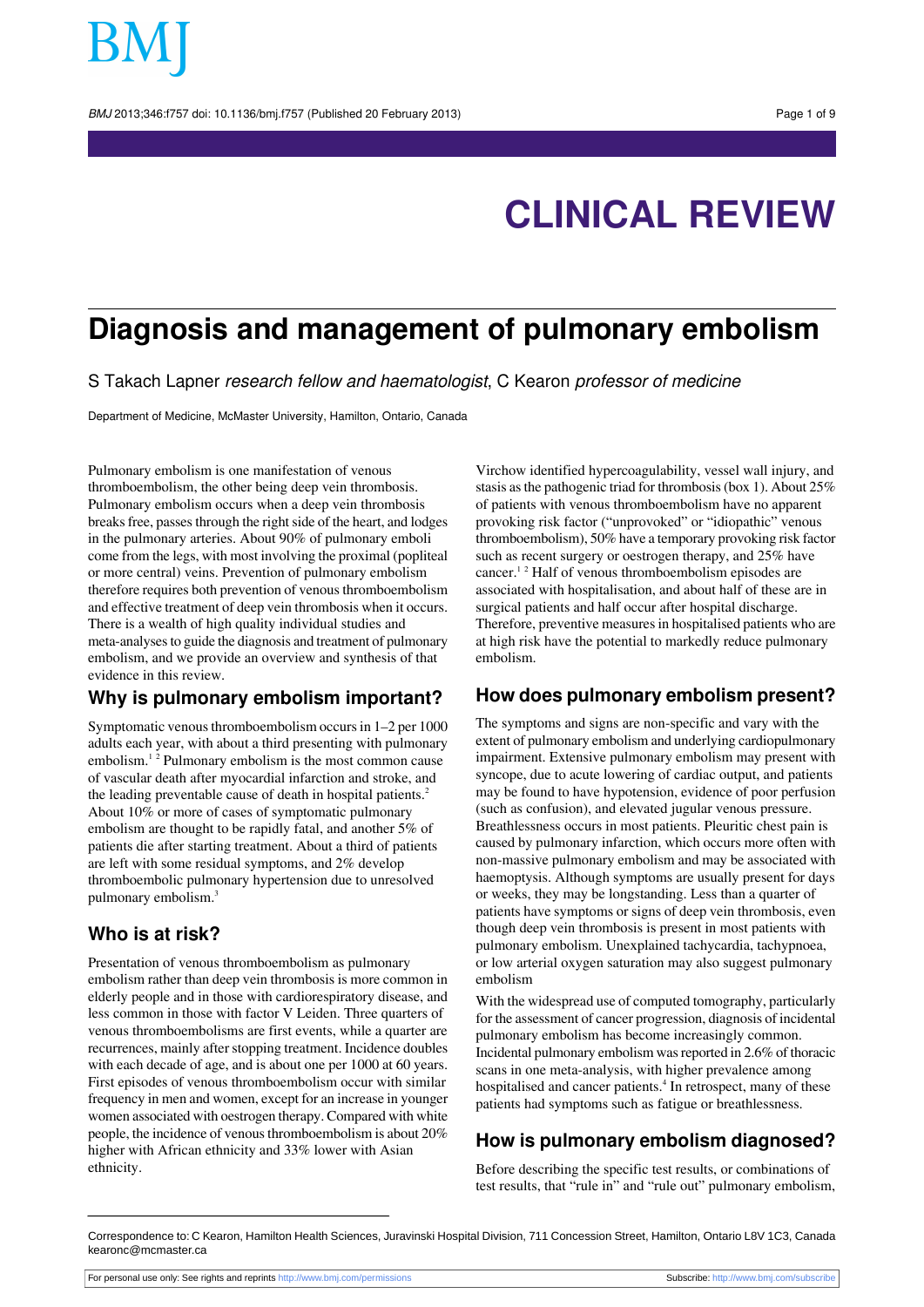### **Summary points**

Assessment of clinical pre-test probability (CPTP) is the first step in the diagnosis of pulmonary embolism

- Combinations of CPTP and test results are usually needed to identify patients who require, and do not require, anticoagulant therapy Thrombolytic therapy is usually reserved for patients with hypotension and without major risk factors for bleeding
- Pulmonary embolism associated with a reversible risk factor is usually treated for three months
- Pulmonary embolism associated with active cancer, or a second unprovoked pulmonary embolism, is usually treated indefinitely

The decision to treat an unprovoked pulmonary embolism for three months or indefinitely is sensitive to an individual patient's preference and risk of bleeding

### **Sources and selection criteria**

We searched Medline and the Cochrane Collaboration for up to date systematic reviews, meta-analyses, and high quality randomised controlled trials pertaining to the epidemiology, diagnosis, and treatment of pulmonary embolism. We also drew on the recently published guidelines on diagnosis and treatment of pulmonary embolism from the National Institute for Health and Clinical Excellence (NICE) and on treatment for venous thromboembolism from the American College of Chest Physicians.

### **Box 1: Risk factors for pulmonary embolism\***

### Major risk factors

Intrinsic factors

**•** Previous venous thromboembolism

# **•** Age >70 years

### Acquired factors

- **•** Malignancy
- **•** Cancer chemotherapy
- **•** Paralysis
- **•** Major or lower limb trauma
- **•** Lower limb orthopaedic surgery
- **•** General anaesthesia for >30 minutes
- **•** Heparin induced thrombocytopenia
- **•** Antiphospholipid antibodies

# Minor risk factors

- Intrinsic factors
	- **•** Inherited hypercoagulable state

### Acquired factors

- **•** Obesity
- **•** Pregnancy or puerperium
- **•** Oestrogen therapy
- **•** Prolonged immobility

\*Combinations of factors have at least an additive effect on the risk of venous thromboembolism

we will first quantify the level of diagnostic certainty that is required for each of these goals. The primary goal of diagnostic testing for pulmonary embolism is to identify patients who would benefit from treatment. We suggest that a pulmonary embolism probability of  $\geq$ 85% is the threshold that "rules in" pulmonary embolism and justifies anticoagulant therapy; this corresponds to a moderate or high clinical suspicion for pulmonary embolism and a "high probability" ventilation-perfusion lung scan.<sup>5</sup> Conversely, the threshold that "rules out" pulmonary embolism and justifies withholding anticoagulant therapy is a  $\leq$ 2% probability of progressive venous thromboembolism in the next three months.<sup>5 6</sup> We emphasise that the threshold for withholding anticoagulant therapy focuses on the risk of continuing or progressive symptoms from pulmonary embolism, or of a new episode of venous thromboembolism (that is, progressive thrombosis) during follow-up, rather than the probability that pulmonary embolism is present and has been missed; it is acceptable not to treat a patient with test results possibly associated with pulmonary embolism provided we are confident, based on the findings of

previous prospective studies, that patients with those test results have a very low risk for progressive venous thromboembolism. If the probability of pulmonary embolism lies between these two thresholds the patient requires further testing. If, despite further testing, findings remain non-diagnostic, the options are to (*a*) withhold treatment while performing serial ultrasound imaging of the proximal deep veins of the leg over a two week period and to treat only if deep vein thrombosis is detected (usually the preferred option),<sup>5</sup> or  $(b)$  treat despite a pulmonary embolism probability of <85% (less preferable).

# **Clinical pre-test probability**

Diagnosis of pulmonary embolism starts with an assessment of clinical pre-test probability. This is based on assessment of whether symptoms and signs are typical for pulmonary embolism, if there are risk factors for pulmonary embolism, if pulmonary embolism isthought to be the most likely diagnosis, and if there is evidence of deep vein thrombosis. CPTP assessment is facilitated by use of a clinical prediction rule, of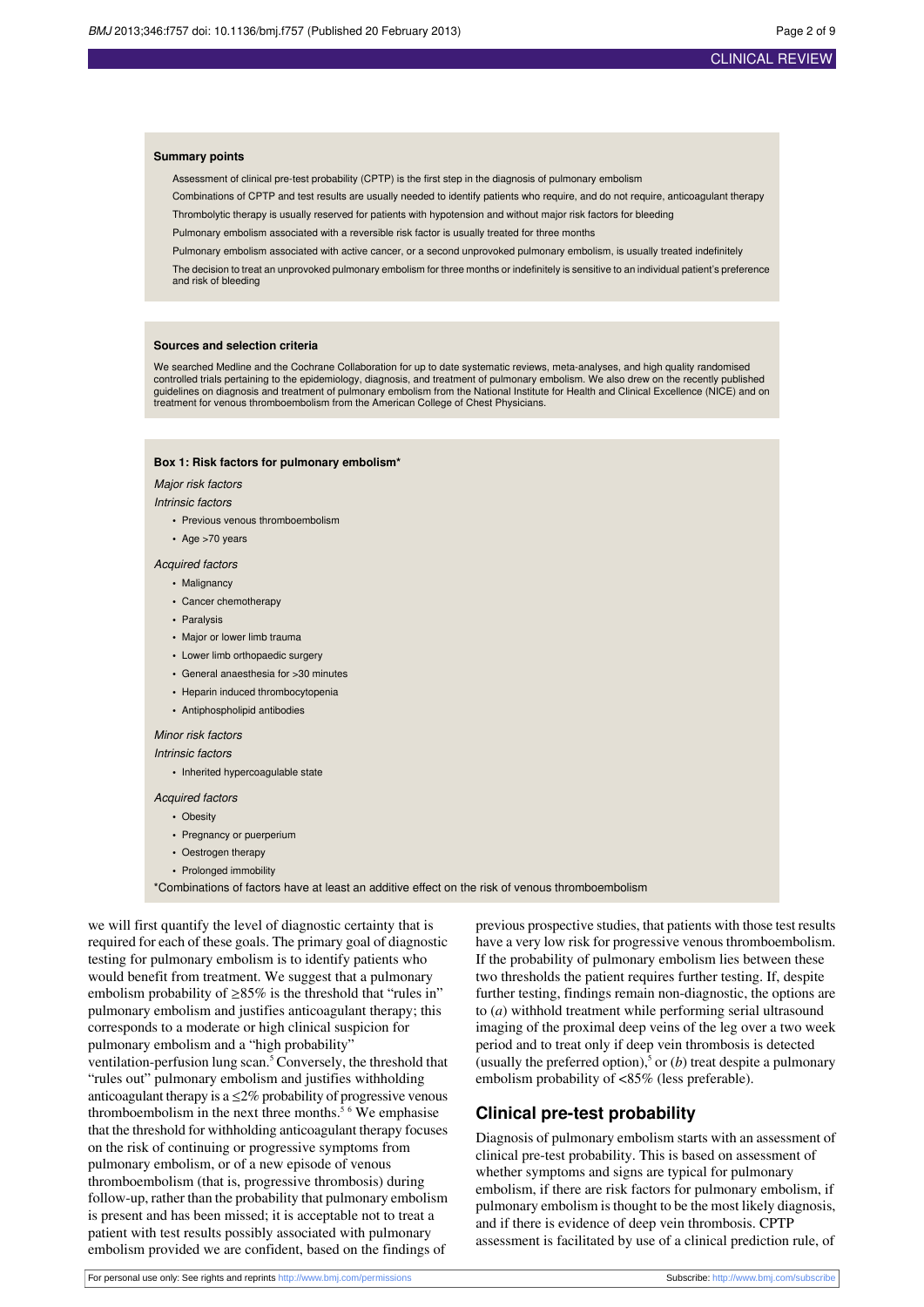which the Wells score (table  $1 \downarrow$ ) is most widely used and extensively validated.<sup>79</sup> Although CPTP alone cannot diagnose pulmonary embolism, and generally does not exclude pulmonary embolism, it guides the selection of diagnostic tests (for example, a confirmatory test with high CPTP, an exclusionary test with low CPTP) and may be diagnostic in combination with these test results (box 2).<sup>5 10</sup> Every patient for whom pulmonary embolism is initially considered does not need to be tested for pulmonary embolism; a convincing alternative diagnosis may subsequently be found.

# **D-dimer testing**

D-dimer is formed when cross linked fibrin is broken down by plasmin. Levels are almost always increased in venous thromboembolism, and consequently a normal D-dimer level helps to rule out pulmonary embolism (that is, it has a high negative predictive value).<sup>7</sup> <sup>11</sup> However, because D-dimer levels are commonly increased by other conditions, an abnormal result has low positive predictive value for pulmonary embolism. D-dimer tests vary in terms of the measurement method and the D-dimer level that is used to categorise a test as positive or negative; consequently, negative predictive value differs among D-dimer tests, and this influences how a negative D-dimer result is used to rule out pulmonary embolism in combination with CPTP or other test results. D-dimer tests can be divided into those that are highly, or only moderately, sensitive for venous thromboembolism.

Highly sensitive tests have sensitivity  $\geq$ 95%, but specificity is only about 40% in outpatients (lower in inpatients, see below). A negative highly sensitive test has very high negative predictive value and therefore rules out pulmonary embolism in patients with low or moderate CPTP (box 2); however, a negative test is obtained in only about 30% of outpatients because of the low specificity.

Moderately sensitive tests have a sensitivity of 80–94%, and a specificity of up to 70% in outpatients. A negative test has lower negative predictive value than a very sensitive D-dimer test and therefore rules out pulmonary embolism only in patients with low CPTP (box 2); however, most outpatients with low CPTP who do not have pulmonary embolism have a negative test, which increases the value of testing.

Specificity of D-dimer testing decreases with age, pregnancy, inflammatory conditions, cancer, trauma, and recent surgery. If it is very probable that a patient will have a positive D-dimer test in the absence of pulmonary embolism, such as after major surgery, D-dimer testing should not be performed. It is also of limited value in patients with high CPTP because about half will have a positive test due to pulmonary embolism and, if a negative test is obtained, its negative predictive value is reduced by the high prevalence of disease. D-dimer testing should not be ordered to "screen out" pulmonary embolism in patients who have yet to be evaluated clinically because the high frequency of false positive results will increase, rather than decrease, the need for additional testing.

# **Computed tomographic pulmonary angiography**

Computed tomographic (CT) pulmonary angiography, which outlines thrombi in the pulmonary arteries with intravenous contrast medium, has become the primary diagnostic test for pulmonary embolism. Its positive predictive value varies with the extent of pulmonary embolism and CPTP: the positive predictive value is (*a*) 97% with main or lobar, 68% with segmental, but only 25% with isolated subsegmental pulmonary artery abnormalities, and (*b*) 96% with high CPTP, 92% with moderate CPTP, but only 58% with low CPTP (box 2).<sup>12</sup> Management studies have established that it is safe to withhold anticoagulant therapy in patients with a good quality negative CT pulmonary angiogram, with only about 1% of such patients returning with progressive venous thromboembolism during three months of follow-up (box 2). $^{13}$  14

Isolated subsegmental abnormalities, which are reported in 10–20% of CT pulmonary angiograms, may be due to pulmonary embolism that is causing symptoms or incidental pulmonary embolism that is not responsible for the patient's symptoms (such as after knee replacement surgery<sup>15</sup>), or may be false positive findings. Consequently, it is uncertain if patients with these findings should be treated (box 2).<sup>16</sup> We treat patients with isolated subsegmental abnormalities if there is persuasive evidence for pulmonary embolism (clear, usually multiple, defects on CT pulmonary angiography; moderate or high CPTP) and the risk of bleeding is not high,<sup>17</sup> and we conduct serial ultrasound scans of the deep veins of the legs over two weeks in those who we do not treat, similar to how we manage patients with non-diagnostic ventilation-perfusion scans (see below). Less than 10% of CT pulmonary angiograms are technically inadequate.

CT pulmonary angiography can lead to contrast induced nephropathy and is associated with substantial radiation exposure. Its use should therefore be minimised, particularly in women under the age of 40 because of the associated increased risk of breast cancer.

# **Ventilation-perfusion lung scanning**

Ventilation-perfusion lung scanning haslargely been supplanted by CT pulmonary angiography. A "high probability scan," in which there is  $\geq$ 1.5 segmental perfusion defects with normal ventilation ("ventilation-perfusion mismatch"), is associated with a prevalence of pulmonary embolism of  $\geq 85\%$  and is seen in about half of patients with pulmonary embolism (box  $2$ ).<sup>5 18</sup> A normal perfusion scan rules out pulmonary embolism, but is found in only 25% of patients. More than half of patients, therefore, have a non-diagnostic scan and require further testing. CT pulmonary angiography can then be performed, but ventilation-perfusion scanning is often done when CT pulmonary angiography is contraindicated (for example, with renal insufficiency). Consequently, it is usually preferable to do venous ultrasound scans of the proximal deep veins of both legs on the day of presentation and twice during the next two weeks, and to treat patients only if deep vein thrombosis is detected. The specificity of ventilation-perfusion scanning is lower if there is respiratory disease, and higher in younger patients.

# **Diagnosis of pulmonary embolism in pregnancy**

Diagnosis of pulmonary embolism is similar in pregnant and non-pregnant patients, although there are some differences, and many diagnostic strategies have not been well validated in pregnant women.<sup>19</sup> Although the specificity of D-dimer testing decreases in later pregnancy, it is expected to retain most of its negative predictive value. Ultrasound scans of the leg veins, particularly if there are leg symptoms, may identify deep vein thrombosis. Ventilation-perfusion scanning with a lower radiation dose and longer imaging period for the perfusion component, or CT pulmonary angiography modified for physiological changes in pregnancy, can be used. Ventilation-perfusion scanning is probably associated with higher fetal radiation that CT pulmonary angiography, but this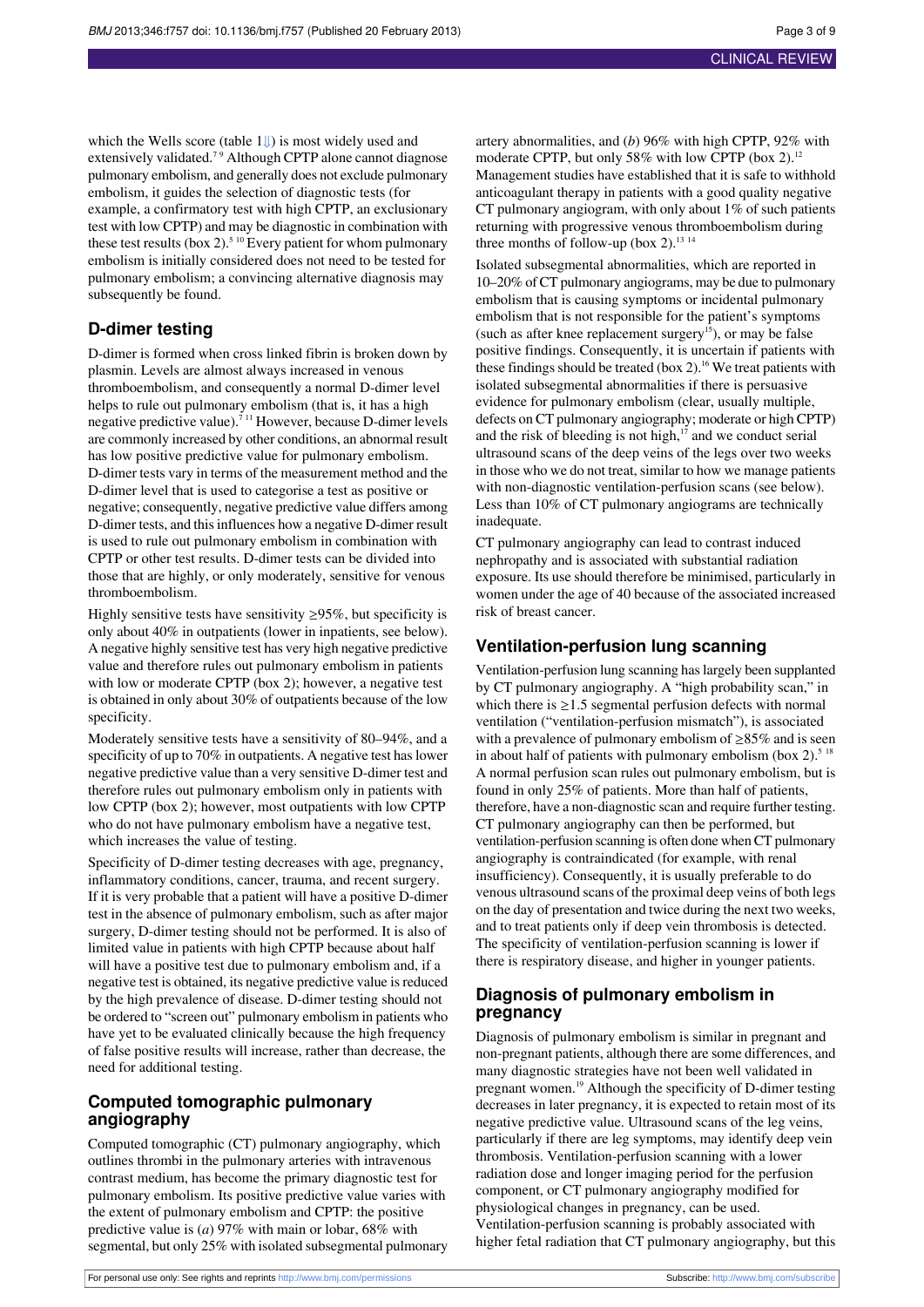### **Box 2: Test results that confirm or exclude pulmonary embolism (adapted from Kearon<sup>5</sup> )**

Diagnostic for pulmonary embolism (≥85% probability of pulmonary embolism)

**•** Computed tomography (CT) pulmonary angiogram: Intraluminal filling defect in a lobar or main pulmonary artery

Intraluminal filling defect in a segmental pulmonary artery and moderate or high CPTP

- **•** Ventilation-perfusion scan: High probability scan\* and moderate or high CPTP
- **•** Positive diagnostic test for deep vein thrombosis (with a non-diagnostic ventilation-perfusion scan or CT pulmonary angiogram)

Excludes pulmonary embolism (≤2% probability of progressive venous thromboembolism during 3 months' follow-up†)

- **•** CT pulmonary angiogram: Normal
- **•** Perfusion scan: Normal
- **•** D-dimer test:

Negative test which has high sensitivity (>95%) and low or moderate CPTP Negative test which has moderately high sensitivity (>85%) and low CPTP

**•** Non-diagnostic ventilation-perfusion scan or suboptimal CT pulmonary angiogram and normal venous ultrasound of the proximal veins and Low CPTP or

Negative D-dimer test which has moderately high sensitivity (≥85%) or

Normal repeat venous ultrasound scans of the proximal veins after 7 and 14 days

CPTP=clinical pre-test probability.

\*Presence of two large (each ≥0.75 segments) perfusion defects with normal ventilation.

†Patients should be told there is still a small chance that pulmonary embolism is present and instructed to return for further evaluation if symptoms persist or deteriorate.

is still below the level considered harmful. CT pulmonary angiography is associated with much higher maternal radiation. Non-diagnostic ventilation-perfusion scans are also much less common during pregnancy (young patients without comorbidity) than in the general population. For these reasons, if imaging is necessary, we usually prefer ventilation-perfusion scanning to CT pulmonary angiography in pregnant patients, and prefer to do serial ultrasound testing rather than CT pulmonary angiography in patients with non-diagnostic ventilation-perfusion scans. CT pulmonary angiography is preferred to ventilation-perfusion scanning in sicker patients and particularly if there is haemodynamic instability or if the results of chest radiography suggest that a ventilation-perfusion scan is likely to be non-diagnostic. Isolated iliac deep vein thrombosis is more common in pregnant patients, which, if the iliac veins are not part of the initial and follow-up examinations, may undermine the role of serial venous ultrasonography.

# **How is pulmonary embolism treated?**

# **Anticoagulant therapy before diagnostic testing**

This decision depends on the probability that pulmonary embolism is present, how soon diagnostic testing can be performed, how sick the patient is, and the patient's risk of bleeding. A pragmatic approach is to start anticoagulant therapy if (*a*) CPTP is high, (*b*) CPTP is moderate and testing will not be completed within four hours, or (*c*) CPTP is low and testing will be delayed for over 24 hours.<sup>17</sup>

# **Treating patients with incidental pulmonary embolism**

Incidental pulmonary embolism, detected on a CT scan that has been done for another reason, is often reported after an outpatient has left the hospital. If it would be difficult for patients to return the same evening, it is usually reasonable to defer further evaluation and treatment until the next day because, if pulmonary embolism is confirmed, it has usually been present for some time.<sup>17</sup> The decision whether to treat long term will be influenced by the certainty that pulmonary embolism is present (addition diagnostic testing, such as dedicated CT pulmonary

angiography, may be required), whether the abnormality has gone unnoticed on previous CT scans, and the patient's risk of bleeding. However, because incidental pulmonary embolism seems to carry a similar risk of recurrence and poor long term prognosis as symptomatic pulmonary embolism, we treat most the same way as symptomatic episodes.

# **When are thrombolytic therapy and mechanical thrombus removal used?**

Active removal of thrombus is mostly reserved for the roughly 5% of patients with pulmonary embolism who have hypotension (systolic blood pressure <90 mm Hg; usually with other features of shock).<sup>3</sup> <sup>17</sup> Systemic thrombolytic therapy is most commonly used, often as 100 mg of tissue plasminogen activator given as a two hour infusion.<sup>17</sup> Alternatively, if expertise is available, thrombus removal may be achieved by infusion of lower doses of thrombolytic drug directly into the thrombus, by catheter based fragmentation and aspiration of thrombus, by use of these two modalities together, or by surgical embolectomy.<sup>3 17 20</sup> These techniques may be preferred if there is a high risk of bleeding,<sup>17</sup> a poor response to systemic thrombolysis, or concern that the patient will die before systemic thrombolytic therapy has a chance to work.<sup>17</sup> Surgical embolectomy is indicated if there is impending paradoxical embolism, with thrombus present in a septal defect.

While there is strong evidence from randomised trials that systemic thrombolysis accelerates resolution of pulmonary embolism, its ability to save lives or reduce long term cardiopulmonary impairment remains uncertain. $^{21}$  Fewer than 800 patients have been included in trials that have randomised patients with acute pulmonary embolism to receive or not receive thrombolytic therapy, and these trials were usually not designed to assess clinical outcomes, did not follow up patients to assess long term disability, and had other important methodological limitations that undermine confidence in their findings.<sup>8</sup> <sup>21</sup> Systemic thrombolytic therapy, however, is known to markedly increase risk of bleeding, and particularly intracranial bleeds.

Use of thrombus removal interventions in patients with pulmonary embolism and hypotension is based on the

For personal use only: See rights and reprints<http://www.bmj.com/permissions> Subscribe: <http://www.bmj.com/subscribe>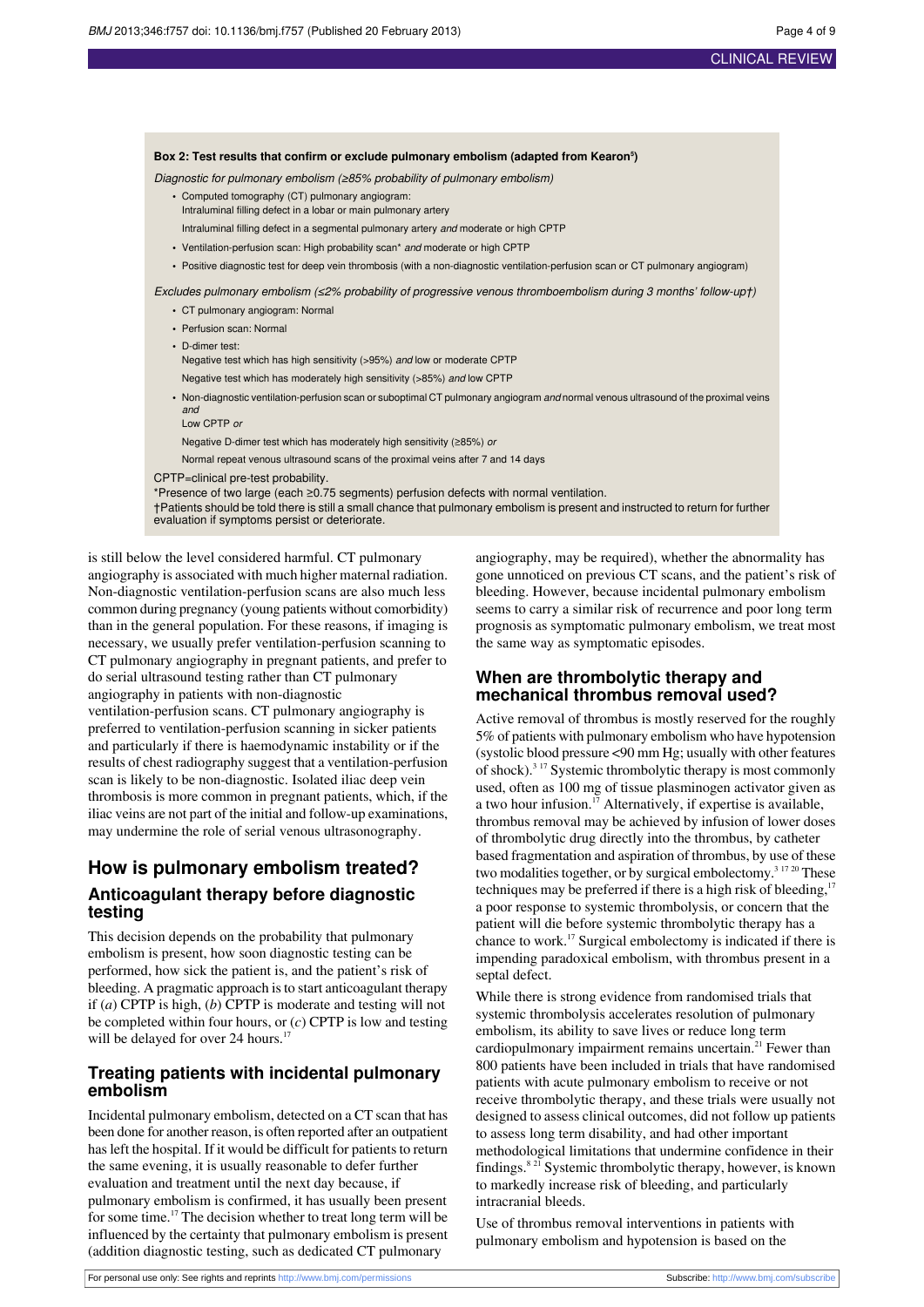expectation that these patients, who otherwise are expected to have a mortality of up to 30%, will derive net benefit.<sup>3 17</sup> Right ventricular dysfunction on echocardiography and elevated biomarkers of right ventricular injury are predictive of short term mortality from pulmonary embolism; two ongoing large trials are testing if, in the absence of hypotension, patients with these findings benefit from systemic thrombolytic therapy (NCT00639743; NCT00680628).

# **Anticoagulant therapy**

Anticoagulant therapy can be divided into two overlapping phases.<sup>17 22</sup> The first is treatment of the presenting episode of pulmonary embolism, which takes about three months. The second, which is optional, is extended therapy designed to prevent new episodes of venous thromboembolism.

Standard initial therapy is with subcutaneous low molecular weight heparin, fondaparinux, or unfractionated heparin, or intravenous unfractionated heparin.<sup>17</sup> There is no strong evidence that any one method is superior. Subcutaneous low molecular weight heparin and fondaparinux do not require intravenous infusion or laboratory monitoring, whereas intravenous unfractionated heparin is preferred if there is shock, severe renal impairment (low molecular weight heparin and fondaparinux are renally excreted), thrombolytic therapy is being considered, or it may be necessary to reverse anticoagulation rapidly. These treatments should be overlapped with a vitamin K antagonist (such as warfarin) and stopped after a minimum of five days provided the international normalised ratio (INR) has been above 2.0 for at least a day.

Alternatively, low molecular weight heparin can be continued long term, a treatment strategy that is generally preferred in patients with cancer associated pulmonary embolism because of superior efficacy of low molecular weight heparin, difficulty in controlling vitamin K antagonist therapy, and greater compatibility of low molecular weight heparin with chemotherapy and the need for invasive procedures.<sup>17</sup> <sup>23</sup> Long term low molecular weight heparin is also used to treat venous thromboembolism during pregnancy because vitamin K antagonists are teratogenic. Observational studies and a recent randomised trial have shown that, with appropriate selection (less acutely ill, good social supports, patient preference), about half of outpatients with acute pulmonary embolism can be treated at home.<sup>24 25</sup>

The new oral anticoagulants rivaroxaban and dabigatran (apixaban is at an earlier stage of assessment in the treatment of venous thromboembolism) are as effective as conventional anticoagulant therapy, do not require laboratory monitoring, and are associated with a lower risk of intracranial bleeding but a higher risk of gastrointestinal bleeding.<sup>17</sup> 26-30 Dabigatran is preceded by heparin therapy, whereas rivaroxaban does not require initial heparin therapy but requires a higher dose for the first three weeks of treatment. Both are contraindicated if there is severe renal impairment and are contraindicated or must be used cautiously with some drugs, and there is little experience of using them to treat venousthromboembolism in patients with advanced cancer or receiving cancer chemotherapy. The decision to use one of these drugs for the acute or long term treatment of venous thromboembolism is also influenced by local availability and licensing, whether their cost is covered by state or private insurance plans, and patient and physician satisfaction with current therapy. Because they are emerging therapies, these factors differ among jurisdictions and are rapidly changing.

# How long should anticoagulant therapy be continued?

When the presenting episode of pulmonary embolism has been effectively treated, there is the option of continuing anticoagulants indefinitely to prevent new episodes of venous thromboembolism. Extended therapy reduces the risk of recurrent venous thromboembolism by over 90% but increases the risk of bleeding twofold to threefold.<sup>17</sup> If anticoagulant treatments are extended and then stopped the risk of recurrent venous thromboembolism is similar to that if they had been stopped at three months, with the highest risk occurring in the first six months after stopping.<sup>22 31</sup> The risk of recurrent venous thromboembolism is similar after a pulmonary embolism or a proximal deep vein thrombosis, but the recurrent episode is about three times as likely to be a pulmonary embolism after an initial pulmonary embolism, so is more likely to be fatal. $32$ The decision to treat indefinitely therefore depends on balancing the increased risk of recurrence with stopping therapy against the increased risk of bleeding with continued therapy, while also considering patient preference and associated costs.

Most patients with active cancer or a second unprovoked venous thromboembolism should receive extended therapy because of a high risk of recurrence (table  $2 \downarrow$ ).<sup>17</sup> Most patients with pulmonary embolism associated with a reversible provoking risk factor, such as surgery or oestrogen therapy, should stop treatment after three months because of the low risk of recurrence.<sup>17</sup> <sup>31</sup> In patients with a first unprovoked pulmonary embolism, who are estimated to have a risk of recurrence of 10% at one year and 30% at five years if they stop treatment, the decision whether to extend treatment is sensitive to patients' preferences and their individual risk of bleeding.<sup>17</sup> There is a lower risk of recurrence in women than in men, and in those who have a normal D-dimer level a month after stopping therapy. Therefore, extended therapy may not be justified in women with a first unprovoked pulmonary embolism who have a negative D-dimer test a month after stopping anticoagulants.<sup>33</sup> <sup>34</sup> Thrombophilia testing has little influence on the treatment of venous thromboembolism.<sup>10 35</sup>

# **Antiplatelet therapy**

Results from two recent placebo controlled randomised trials support that aspirin reduces risk of recurrent venous thromboembolism by about a third in patients with a first unprovoked venous thromboembolism who have completed at least three months of anticoagulant therapy.<sup>36</sup> Therefore, if patients are not candidates for extended anticoagulant therapy, this reduction in recurrent venous thromboembolism can be included in the overall assessment of benefit to risk for indefinite aspirin therapy.

### **Inferior vena cava filters**

Vena cava filters block emboli from reaching the lungs. $3^{3}$  17 37 We limit use of filters to patients with acute proximal deep vein thrombosis or pulmonary embolism who cannot be given anticoagulants. Observational studies, however, suggest that filters may also benefit patients with pulmonary embolism and hypotension who do receive anticoagulants.<sup>38 39</sup> Removable filters can be used in patients with short term contraindications to anticoagulation, but only about 25% are removed and the long term safety of those that remain is uncertain.<sup>1</sup>

Contributors: Both authors contributed to writing the manuscript and take responsibility for its integrity. CK is guarantor.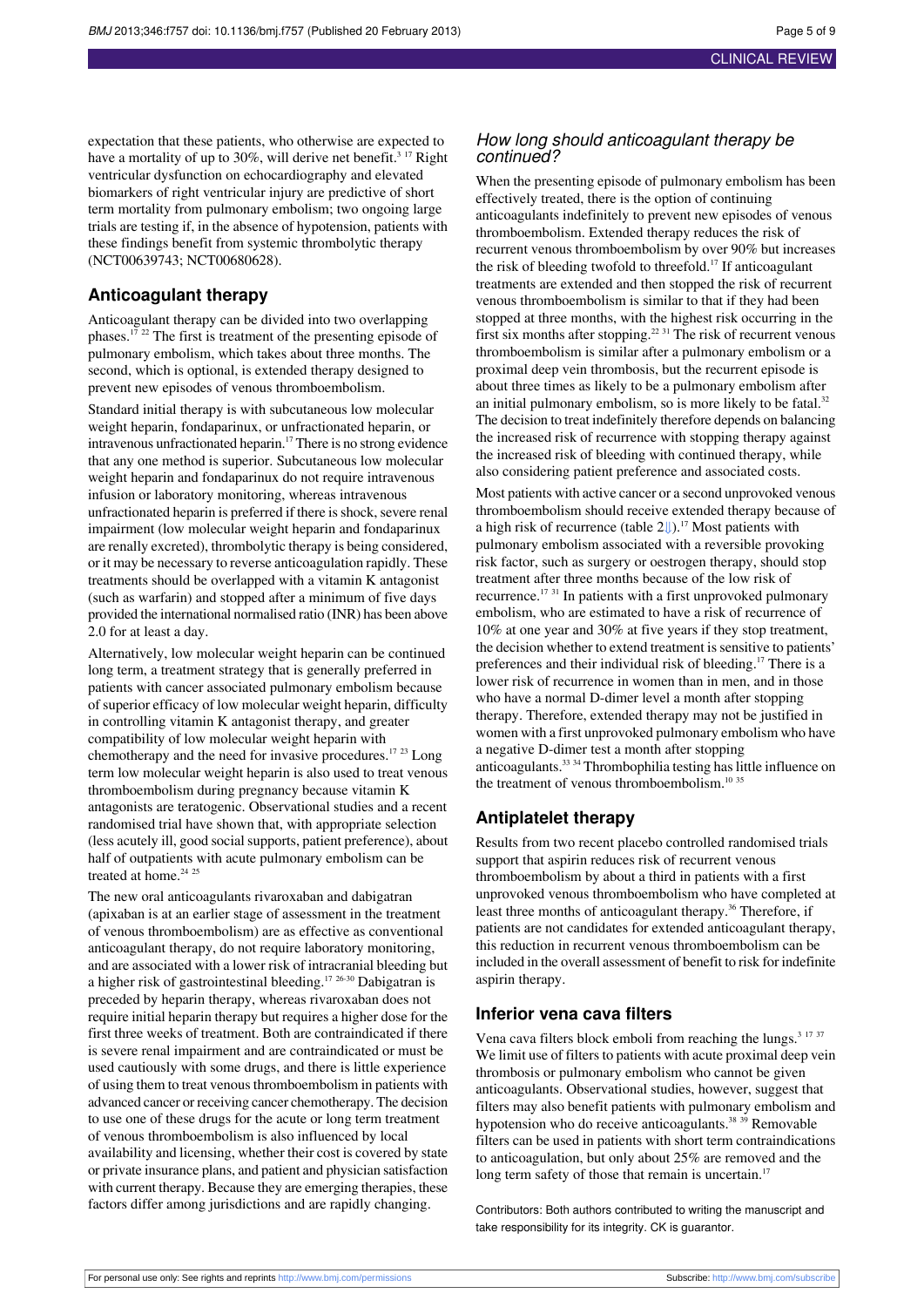### CLINICAL REVIEW

### **Future research questions**

Should systemic thrombolytic therapy or other thrombus removal techniques be used to treat pulmonary embolism associated with right ventricular dysfunction?

Which patients with a first unprovoked pulmonary embolism should receive anticoagulant therapy for three months rather than indefinitely? Do all patients with asymptomatic incidental pulmonary embolism require treatment?

Which patients with CT pulmonary angiography findings suggestive of isolated subsegmental pulmonary embolism should receive anticoagulant therapy?

### **Tips for non-specialists**

Anticoagulant therapy should be started before diagnostic testing if there is high clinical suspicion for pulmonary embolism or if testing will be delayed

Pulmonary embolism is ruled out without further testing by low clinical suspicion for pulmonary embolism (such as Wells pulmonary embolism score ≤4) and a negative D-dimer test

D-dimer testing should not be performed if it is very probable that patients will have a positive result even if pulmonary embolism is not present (such as after major surgery)

Computed tomography (CT) pulmonary angiography is associated with substantial radiation so it should be used selectively, particularly in younger patients (<40 years old)

Anticoagulant therapy is not invariably indicated in patients who have an isolated subsegmental pulmonary embolism on CT pulmonary angiography or an incidental pulmonary embolism on a CT scan that was done for another reason

Low molecular weight heparin is often the preferred long term anticoagulant for patients with cancer

### **Additional educational resources**

#### Resources for healthcare professionals

National Institute for Health and Clinical Excellence. Venous thromboembolic diseases (clinical guidelines CG144). [http://guidance.nice.](http://guidance.nice.org.uk/CG144) [org.uk/CG144.](http://guidance.nice.org.uk/CG144) (No registration required, free resource)

American College of Chest Physicians. Antithrombotic therapy and prevention of thrombosis, 9th ed: American College of Chest Physicians evidence-based clinical practice guidelines. Chest 2012;141(2 suppl). [http://journal.publications.chestnet.org/issue.aspx?](http://journal.publications.chestnet.org/issue.aspx?journalid=99&issueid=23443) [journalid=99&issueid=23443](http://journal.publications.chestnet.org/issue.aspx?journalid=99&issueid=23443). (Registration required, payment may be required)

#### Resources for patients (no registration required, free resources)

NHS Choices. Pulmonary embolism. [http://www.nhs.uk/conditions/pulmonary-embolism/pages/introduction.aspx.](http://www.nhs.uk/conditions/pulmonary-embolism/pages/introduction.aspx) (UK National Health Service patient resources)

US Department of Health and Human Services. Your guide to preventing and treating blood clots. [www.ahrq.gov/consumer/bloodclots.](http://www.ahrq.gov/consumer/bloodclots.pdf) [pdf](http://www.ahrq.gov/consumer/bloodclots.pdf)

Investigators Against Thromboembolism (INATE). About thrombosis. [www.inate.org/en/1/2/](http://www.inate.org/en/1/2/)

Competing interests: Both authors have completed the ICMJE uniform disclosure form [\(www.icmje.org/coi\\_disclosure.pdf\)](http://www.icmje.org/coi_disclosure.pdf) and declare: CK has been a consultant to Boehringer Ingelheim, Bayer, Diagnostica Stago, and Alere; he was supported by the Heart and Stroke Foundation of Ontario; and he is an author of the current American College of Chest Physician's guidelines on the treatment of venous thromboembolism. Provenance and peer review: Commissioned; externally peer reviewed.

1 Naess IA, Christiansen SC, Romundstad P, Cannegieter SC, Rosendaal FR, Hammerstrom J. Incidence and mortality of venous thrombosis: a population-based study. J Thromb Haemost 2007;5:692-9.

- Heit JA. The epidemiology of venous thromboembolism in the community. Arterioscler Thromb Vasc Biol 2008;28:370-2.
- 3 Jaff MR, McMurtry MS, Archer SL, Cushman M, Goldenberg N, Goldhaber SZ, et al. Management of massive and submassive pulmonary embolism, iliofemoral deep vein thrombosis, and chronic thromboembolic pulmonary hypertension: a scientific statement from the American Heart Association. Circulation 2011;123:1788-830.
- 4 Dentali F, Ageno W, Becattini C, Galli L, Gianni M, Riva N, et al. Prevalence and clinical history of incidental, asymptomatic pulmonary embolism: a meta-analysis. Thromb Res 2010;125:518-22.
- 5 Kearon C. Diagnosis of pulmonary embolism. CMAJ 2003;168:183-94.
- 6 Bates SM, Jaeschke R, Stevens SM, Goodacre S, Wells PS, Stevenson MD, et al. Diagnosis of DVT: antithrombotic therapy and prevention of thrombosis, 9th ed: American College of Chest Physicians Evidence-Based Clinical Practice Guidelines. Chest 2012;141(2 Suppl):e351-418S.
- 7 Geersing GJ, Erkens PM, Lucassen WA, Buller HR, Cate HT, Hoes AW, et al. Safe exclusion of pulmonary embolism using the Wells rule and qualitative D-dimer testing in primary care: prospective cohort study. BMJ 2012;345:e6564.
- Kearon C, Ginsberg JS, Douketis J, Turpie AG, Bates SM. Lee AY, et al. An evaluation of D-dimer in the diagnosis of pulmonary embolism: a randomized trial. Ann Intern Med 2006;144:812-21.
- Lucassen W, Geersing GJ, Erkens PM, Reitsma JB, Moons KG, Buller H, et al. Clinical decision rules for excluding pulmonary embolism: a meta-analysis. Ann Intern Med 2011;155:448-60.
- 10 Chong LY, Fenu E, Stansby G, Hodgkinson S. Management of venous thromboembolic diseases and the role of thrombophilia testing: summary of NICE guidance. BMJ 2012;344:e3979.
- 11 Di Nisio M, Squizzato A, Rutjes AW, Buller HR, Zwinderman AH, Bossuyt PM. Diagnostic accuracy of D-dimer test for exclusion of venous thromboembolism: a systematic review. J Thromb Haemost 2007;5:296-304.
- 12 Stein PD, Fowler SE, Goodman LR, Gottschalk A, Hales CA, Hull RD, et al. Multidetector computed tomography for acute pulmonary embolism. N Engl J Med 2006;354:2317-27.
- 13 Van Belle A, Buller HR, Huisman MV, Huisman PM, Kaasjager K, Kamphuisen PW, et al. Effectiveness of managing suspected pulmonary embolism using an algorithm combining clinical probability, D-dimer testing, and computed tomography. JAMA 2006;295:172-9.
- 14 Mos IC, Klok FA, Kroft LJ, A DER, Dekkers OM, Huisman MV. Safety of ruling out acute pulmonary embolism by normal computed tomography pulmonary angiography in patients with an indication for computed tomography: systematic review and meta-analysis. J Thromb Haemost 2009;7:1491-8.
- 15 Gandhi R, Salonen D, Geerts WH, Khanna M, McSweeney S, Mahomed NN. A pilot study of computed tomography-detected asymptomatic pulmonary filling defects after hip and knee arthroplasties. J Arthroplasty 2012;27:730-5.
- 16 Carrier M, Righini M, Wells PS, Perrier A, Anderson DR, Rodger MA, et al. Subsegmental pulmonary embolism diagnosed by computed tomography: incidence and clinical implications. A systematic review and meta-analysis of the management outcome studies. J Thromb Haemost 2010;8:1716-22.
- 17 Kearon C, Akl EA, Comerota AJ, Prandoni P, Bounameaux H, Goldhaber SZ, et al. Antithrombotic therapy for VTE disease: Antithrombotic therapy and prevention of thrombosis, 9th ed: American College of Chest Physicians evidence-based clinical practice guidelines. Chest 2012;141(2 suppl):e419-94S.
- 18 The PIOPED Investigators. Value of the ventilation/perfusion scan in acute pulmonary embolism. Results of the prospective investigation of pulmonary embolism diagnosis (PIOPED). JAMA 1990;263:2753-9.
- 19 Chan WS, Ray JG, Murray S, Coady GE, Coates G, Ginsberg JS. Suspected pulmonary embolism in pregnancy: clinical presentation, results of lung scanning, and subsequent maternal and pediatric outcomes. Arch Intern Med 2002;162:1170-5.
- 20 Kuo WT, Gould MK, Louie JD, Rosenberg JK, Sze DY, Hofmann LV. Catheter-directed therapy for the treatment of massive pulmonary embolism: systematic review and meta-analysis of modern techniques. J Vasc Interv Radiol 2009;20:1431-40.
- 21 Dong B, Jirong Y, Wang Q, Wu T. Thrombolytic treatment for pulmonary embolism. Cochrane Database Syst Rev 2006;(2):CD004437.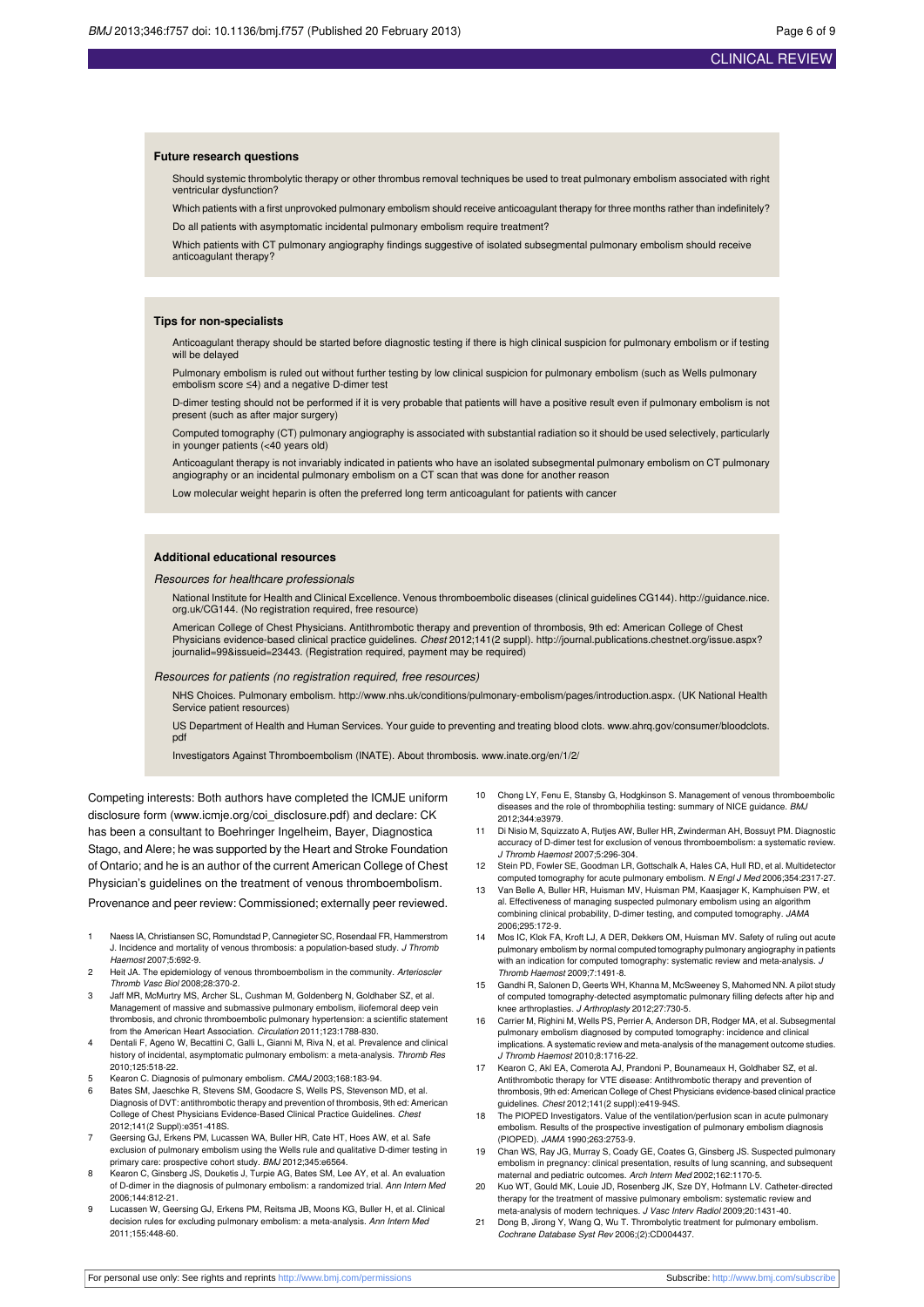- 22 Kearon C. A conceptual framework for two phases of anticoagulant treatment of venous thromboembolism. J Thromb Haemost 2012;10:507-11.
- 23 Akl EA, Labedi N, Barba M, Terrenato I, Sperati F, Muti P, et al. Anticoagulation for the long-term treatment of venous thromboembolism in patients with cancer. Cochrane Database Syst Rev 2011;(6);CD006650.
- 24 Aujesky D, Roy PM, Verschuren F, Righini M, Osterwalder J, Egloff M, et al. Outpatient versus inpatient treatment for patients with acute pulmonary embolism: an international, open-label, randomised, non-inferiority trial. Lancet 2011;378:41-8.
- 25 Vinson DR, Zehtabchi S, Yealy DM. Can selected patients with newly diagnosed pulmonary embolism be safely treated without hospitalization? A systematic review. Ann Emerg Med 2012;60:651-62.
- 26 Schulman S, Kearon C, Kakkar AK, Mismetti P, Schellong S, Eriksson H, et al. Dabigatran versus warfarin in the treatment of acute venous thromboembolism. N Engl J Med 2009;361:2342-52.
- 27 Buller HR, Prins MH, Lensin AW, Decousus H, Jacobson BF, Minar E, et al. Oral rivaroxaban for the treatment of symptomatic pulmonary embolism. N Engl J Med 2012;366:1287-97.
- 28 Fox BD, Kahn SR, Langleben D, Eisenberg MJ, Shimony A. Efficacy and safety of novel oral anticoagulants for treatment of acute venous thromboembolism: direct and adjusted indirect meta-analysis of randomised controlled trials. BMJ 2012;345:e7498.
- 29 Agnelli G, Buller HR, Cohen A, Curto M, Gallus AS, Johnson M, et al. Apixaban for extended treatment of venous thromboembolism. N Engl J Med 2013;368:699-708.
- 30 Schulman S, Kearon C, Kakkar AK, Mismetti P, Schellong S, Eriksson H, et al. Extended use of dabigatran, warfarin, or placebo in venous thromboembolism. N Engl J Med 2013;368:709-18.
- 31 Boutitie F, Pinede L, Schulman S, Agnelli G, Raskob G, Julian J, et al. Influence of preceding length of anticoagulant treatment and initial presentation of venous thromboembolism on risk of recurrence after stopping treatment: analysis of individual participants' data from seven trials. BMJ 2011;342:d3036.
- 32 Baglin T, Douketis J, Tosetto A, Marcucci M, Cushman M, Kyrle P, et al. Does the clinical presentation and extent of venous thrombosis predict likelihood and type of recurrence? A patient level meta-analysis. J Thromb Haemost 2010;8:2436-42.
- 33 Douketis J, Tosetto A, Marcucci M, Baglin T, Cosmi B, Cushman M, et al. Risk of recurrence after venous thromboembolism in men and women: patient level meta-analysis. BMJ 2011;342:d813.
- 34 Douketis J, Tosetto A, Marcucci M, Baglin T, Cushman M, Eichinger S, et al. Patient-level meta-analysis: effect of measurement timing, threshold, and patient age on ability of D-dimer testing to assess recurrence risk after unprovoked venous thromboembolism. Ann Intern Med 2010;153:523-31.
- 35 Kearon C. Influence of hereditary or acquired thrombophilias on the treatment of venous thromboembolism. Curr Opin Hematol 2012;19:363-70.
- 36 Becattini C, Agnelli G, Schenone A, Eichinger S, Bucherini E, Silingardi M, et al. Aspirin for preventing the recurrence of venous thromboembolism. N Engl J Med 2012;366:1959-67.
- 37 Eight-year follow-up of patients with permanent vena cava filters in the prevention of pulmonary embolism: the PREPIC (Prevention du Risque d'Embolie Pulmonaire par Interruption Cave) randomized study. Circulation 2005;112:416-22.
- 38 Kucher N, Rossi E, De Rosa M, Goldhaber SZ. Massive pulmonary embolism. Circulation 2006;113:577-82.
- 39 Stein PD, Matta F, Keyes DC, Willyerd GL. Impact of vena cava filters on in-hospital case fatality rate from pulmonary embolism. Am J Med 2012;125:478-84.

### **Accepted:** 23 January 2013

### Cite this as: BMJ 2013;346:f757

© BMJ Publishing Group Ltd 2013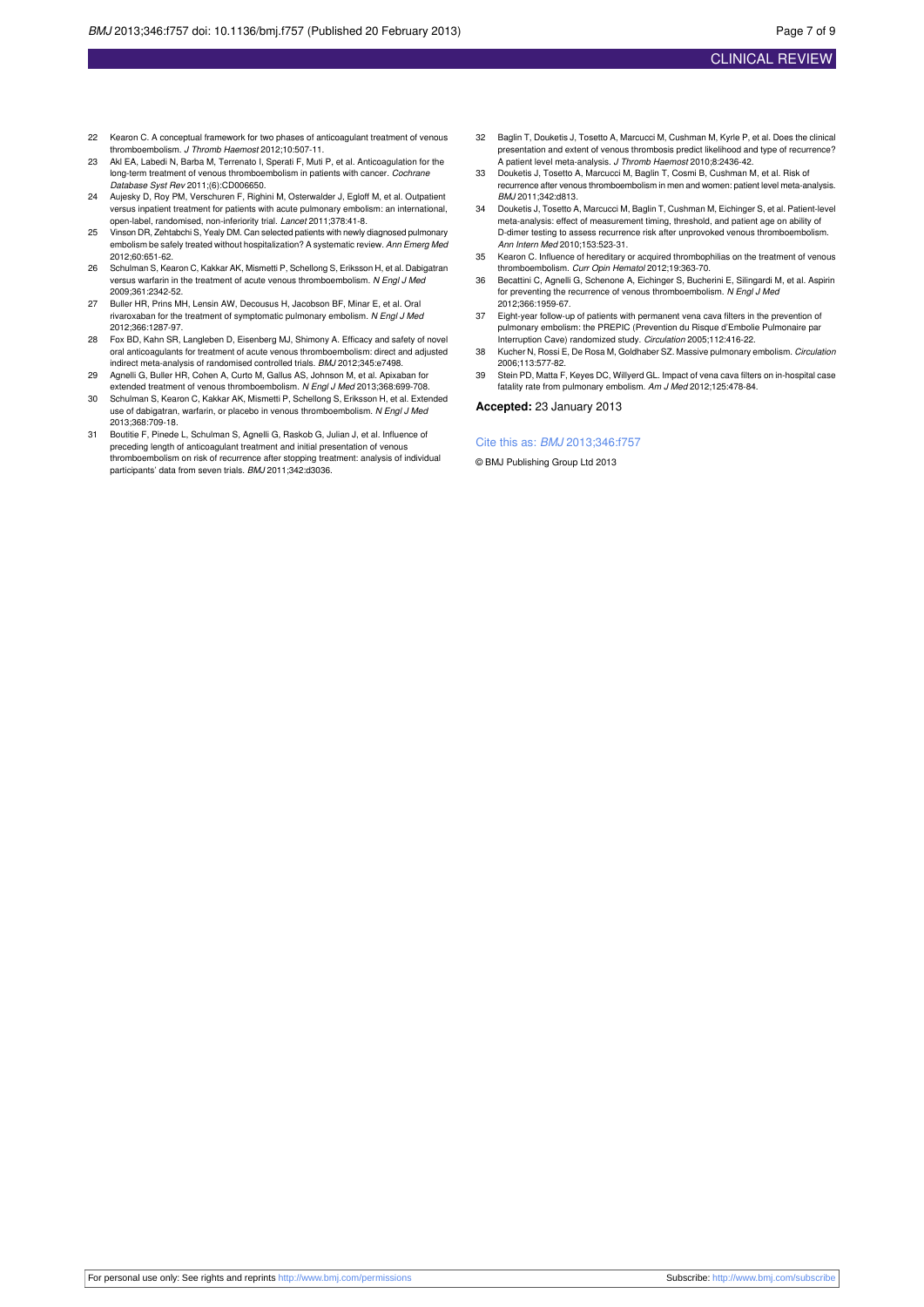# **Tables**

<span id="page-7-0"></span>**Table 1| Clinical prediction rule—Wells model for pulmonary embolism**

| <b>Variables</b>                                                | No of points | <b>Proportion of patients</b> | Prevalence of pulmonary<br>embolism |
|-----------------------------------------------------------------|--------------|-------------------------------|-------------------------------------|
| Clinically suspected deep vein thrombosis                       | 3            |                               |                                     |
| Alternative diagnosis is less likely than pulmonary<br>embolism | 3            |                               |                                     |
| Heart rate >100 beats/min                                       | 1.5          |                               |                                     |
| Immobilisation or surgery in previous 4 weeks                   | 1.5          |                               |                                     |
| History of venous thromboembolism                               | 1.5          |                               |                                     |
| Haemoptysis                                                     |              |                               |                                     |
| Malignancy or treatment for it in previous 6 months             |              |                               |                                     |
| Score interpretation                                            |              |                               |                                     |
| High probability*                                               | $\geq 6.5$   | 10%                           | 60%                                 |
| Moderate probability*                                           | $4.5 - 6.0$  | 30%                           | 25%                                 |
| Low probability+                                                | $\leq 4.0$   | 60%                           | 5%                                  |

\*A score of ≥4.5 (moderate and high probability groups combined) has been termed "pulmonary embolism likely." This group makes up about 40% of patients and has a prevalence of pulmonary embolism of about 33%.

†Has also been termed "pulmonary embolism unlikely." In the original derivation of the Wells pulmonary embolism model, patients were required to have a score of ≤1.5 to be categorised as low probability, but a score of ≤4 has subsequently been used for low probability.<sup>78</sup>